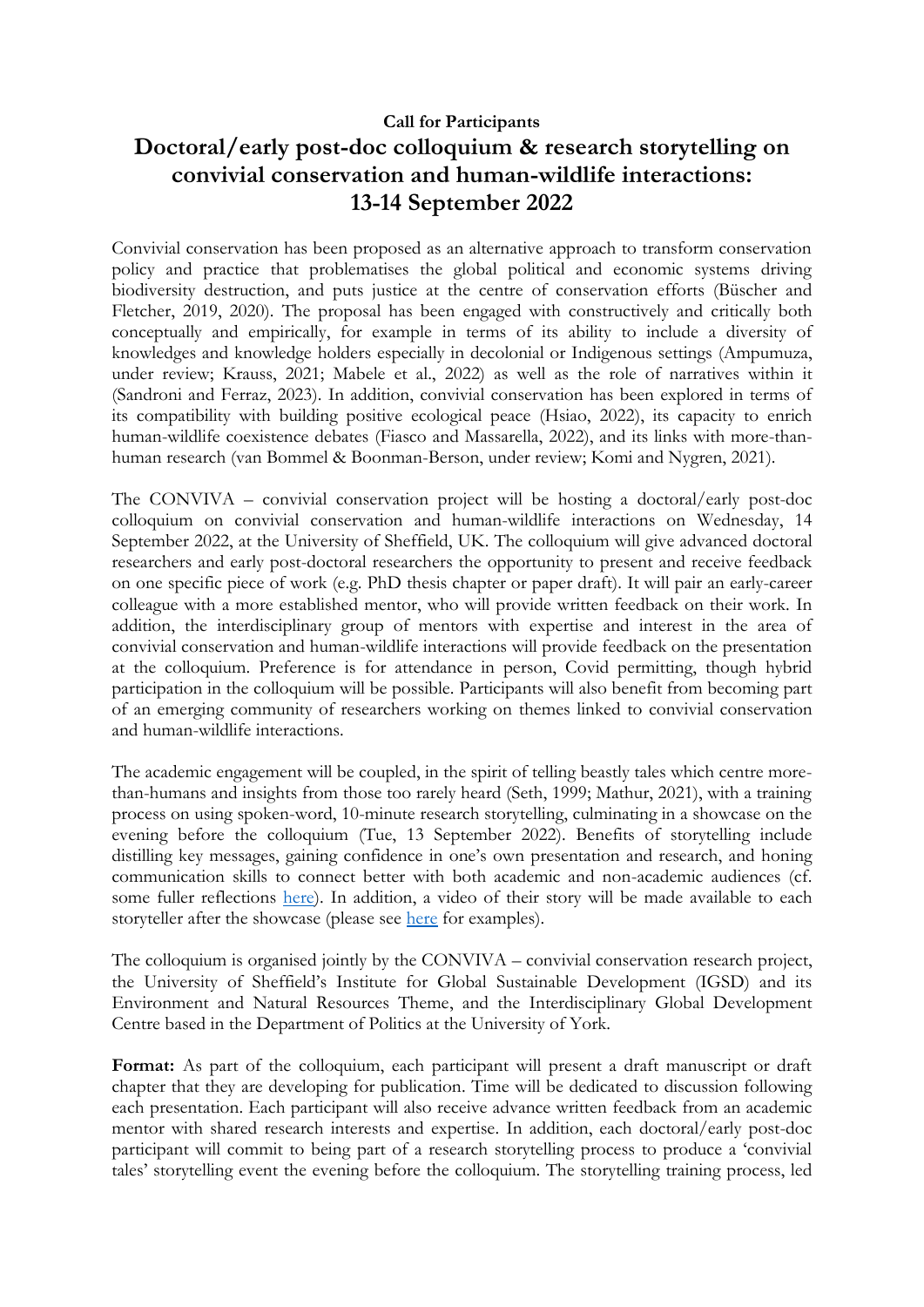by professional storyteller Tim Ralphs, will involve attending two virtual workshops and at least three coaching/rehearsal sessions in the run-up to the showcase, as well as an in-person dress rehearsal.

**Eligibility:** This colloquium aims to provide mentorship and support to early-career researchers with a focus on convivial conservation and human-wildlife coexistence. Therefore, successful applicants will work in this area of study and usually be advanced PhD researchers who have completed their fieldwork and who have begun drafting their PhD thesis and/or a manuscript for publication, or post-doctoral researchers soon after submission of their thesis.

**Questions:** If you have any questions, please contact Judith Krauss at [j.krauss@sheffield.ac.uk.](mailto:j.krauss@sheffield.ac.uk)

**Application and Deadline:** If you would like to apply, please submit the following information in one Word file by e-mail to [j.krauss@sheffield.ac.uk,](mailto:j.krauss@sheffield.ac.uk) by 20 May 2022:

- 1) A long abstract (up to 500 words) of your manuscript or PhD thesis chapter, incl. references
- 2) A short statement (up to 200 words) of why you would like to learn more about research storytelling
- 3) A short bio (up to 200 words), incl. your institutional affiliation
- 4) Please also indicate if you would be attending in person, Covid permitting, or virtually.

Up to nine applicants will be selected to participate. Application results will be announced by early June 2022. Those selected to participate will be required to submit a full draft manuscript or draft chapter of 8,000 – 12,000 words by 14 July 2022.

**Funding and Travel Arrangements**: The colloquium is funded with the generous support of the CONVIVA – convivial conservation research project through the UK's Economic and Social Research Fund/NORFACE & Belmont Forum, with logistical support from the Institute for Global Sustainable Development at the University of Sheffield. All travel (from your home institutions), visa and accommodation expenses associated with participation in the colloquium will be covered.

**Organising Committee:** Dan Brockington, Rosaleen Duffy, Judith Krauss

**Prospective Mentoring Team:** Pete Alagona, Severine van Bommel, Susan Boonman-Berson, Dan Brockington, Bram Büscher, Rosaleen Duffy, Katia Ferraz, Rob Fletcher, George Iordăchescu, Judith Krauss, Teresa Lappé-Osthege, Mathew Bukhi Mabele, Jared Margulies, Kate Massarella, Francis Massé, Megnaa Mehtta, Anja Nygren, Rose Pritchard, Laila Sandroni, Laura Sauls

## **References**

Ampumuza, C. (under review). Living with gorillas? Lessons from historical convivial relations between the Batwa and gorillas at Bwindi, Uganda.

Büscher, B. & Fletcher, R. (2019). "Towards Convivial Conservation." *Conservation and Society* 17 (3):283.

Büscher, B., & Fletcher, R. (2020) *The Conservation Revolution: Radical Ideas for Saving Nature Beyond the Anthropocene:* Verso Trade.